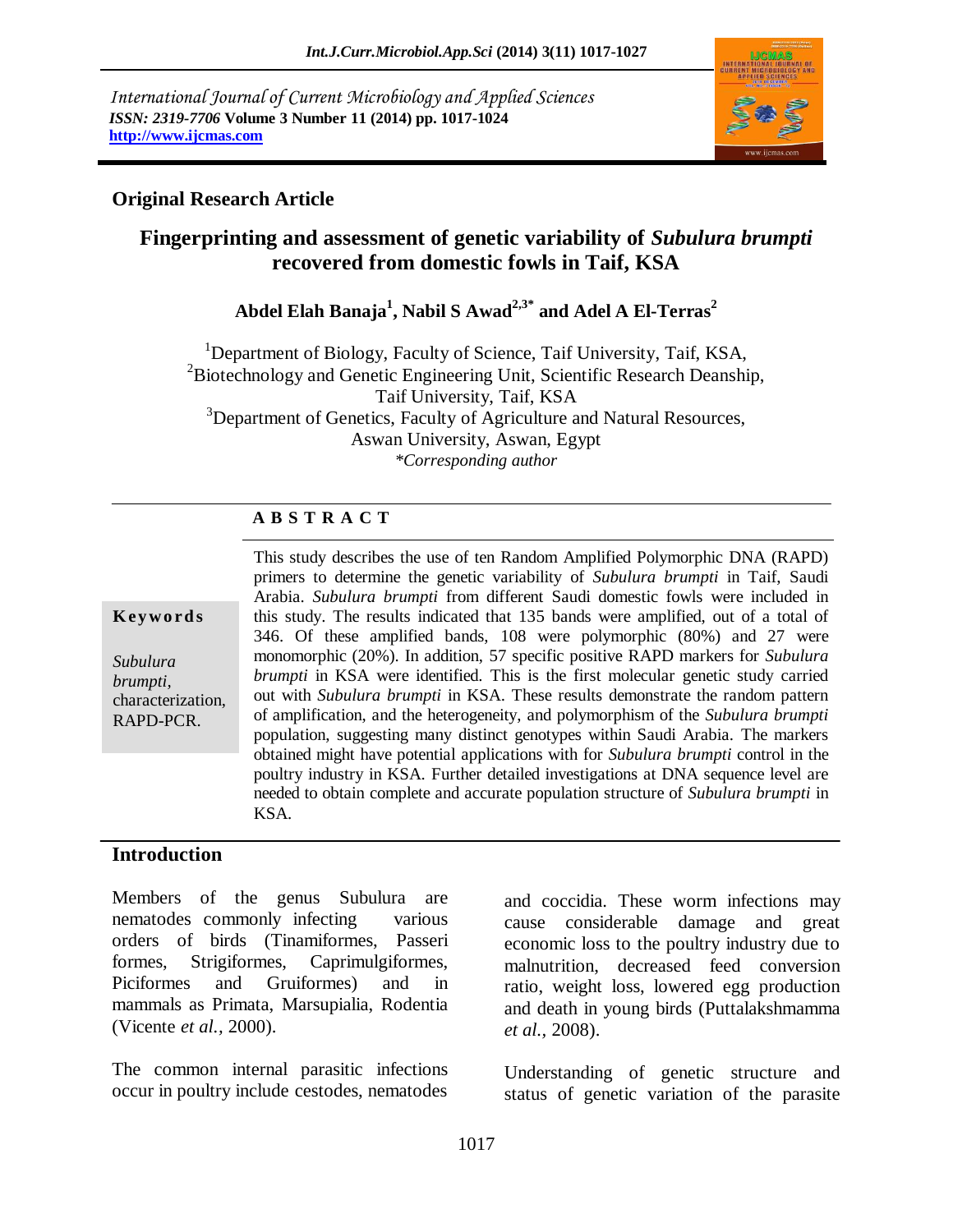populations has important implications for epidemiology and effective control (Ashrafi *et al.,* 2006; Ramadan *et al.,* 2010). RAPD-PCR technique provides an effective method for obtaining genetic markers in all sorts of organisms (Tibayrenc *et al.,* 1993). It is useful genetic marker for the genetic characterization of parasite populations (Gasser *et al.,* 2006; Awad *et al.,* 2010, Ai *et al.,* 2011). This method was developed by Welsh and McClelland (1990) and Williams *et al.* (1990). This method does not require prior sequence information. RAPD –PCR is a simple and reproducible technique, which uses single oligonucleotide primers at low stringency to generate random-amplified polymorphic DNA. It has proved to be a powerful and rapid method for detecting polymorphic genetic variation. Such variation can be used in population and phylogenetic studies, in characterization of parasite strains and species and in comparison of field isolates [\(Gunasekar](http://link.springer.com/search?facet-author=%22K.+R.+Gunasekar%22) *et al.,* 2008). In situations where genetic crosses are not possible, either because the organisms belong to different species or because sexual reproduction is absent (or not feasible experimentally), these issues cannot be resolved by traditional Mendelian methods; they can be investigated only by indirect methods (Tibayrenc *et al.,* 1993).

Until now, no reports about molecular genetic fingerprinting or genetic variability at the DNA level of *S brumpti* populations in KSA have been published. In the present study RAPD PCR was used to conduct fingerprinting and investigate genetic variability among different *S brumpti* populations in KSA.

### **Materials and methods**

#### **Samples collection**

Several nematode worms belonging to the

genus *Subulura* were recovered from the caecum of domestic chicken (Balady) *Gallus gallus* domestics in Taif area Saudi Arabia.

### **Genomic DNA extraction**

Genomic DNA was extracted from five studied isolates using Wizard® SV Genomic DNA Purification System (Promega Madison, wi, USA) following the manufacturer's instructions.

## **RAPD PCR**

PCR amplifications were performed using ten arbitrary 10-mer RAPD primers (Operon Tech., Inc.) according to Williams *et al* (1990).The 25ul mixture contained 25-50 DNA template, 12.5 GoTaq® Green Master Mix (Promega) and 10 poml of each used primer. List of used primers are found in table 1. PCR amplifications were carried out in Eppendorf® thermal cycler, programmed for initial denaturation, 94°C for 2.5 min and 35 cycles of subsequent denaturation, 94°C for 45 s; annealing temperature, 36°C for 30 s; extension temperature, 72°C for 2 min and final extension, 72°C for 10 min. PCR products (10 ul) were electrophoresed on 10 x 14 cm 1.5% agarose gel at 100V in 1X TAE buffer with DNA ladder standard 100 bp (Jena Bioscience, Germany) for 30 min. The gels were stained with 0.5 μg/ml ethidium bromide, visualized by ultraviolet illumination and documented using a GeneSnap 4.00-Gene Genius Bio Imaging System (Syngene; Frederick, Maryland,USA).

### **Data analysis**

The digital image files were analyzed using Gene Tools software from Syngene. All observed individual bands were scored as present or absent (1 or 0) for each isolate.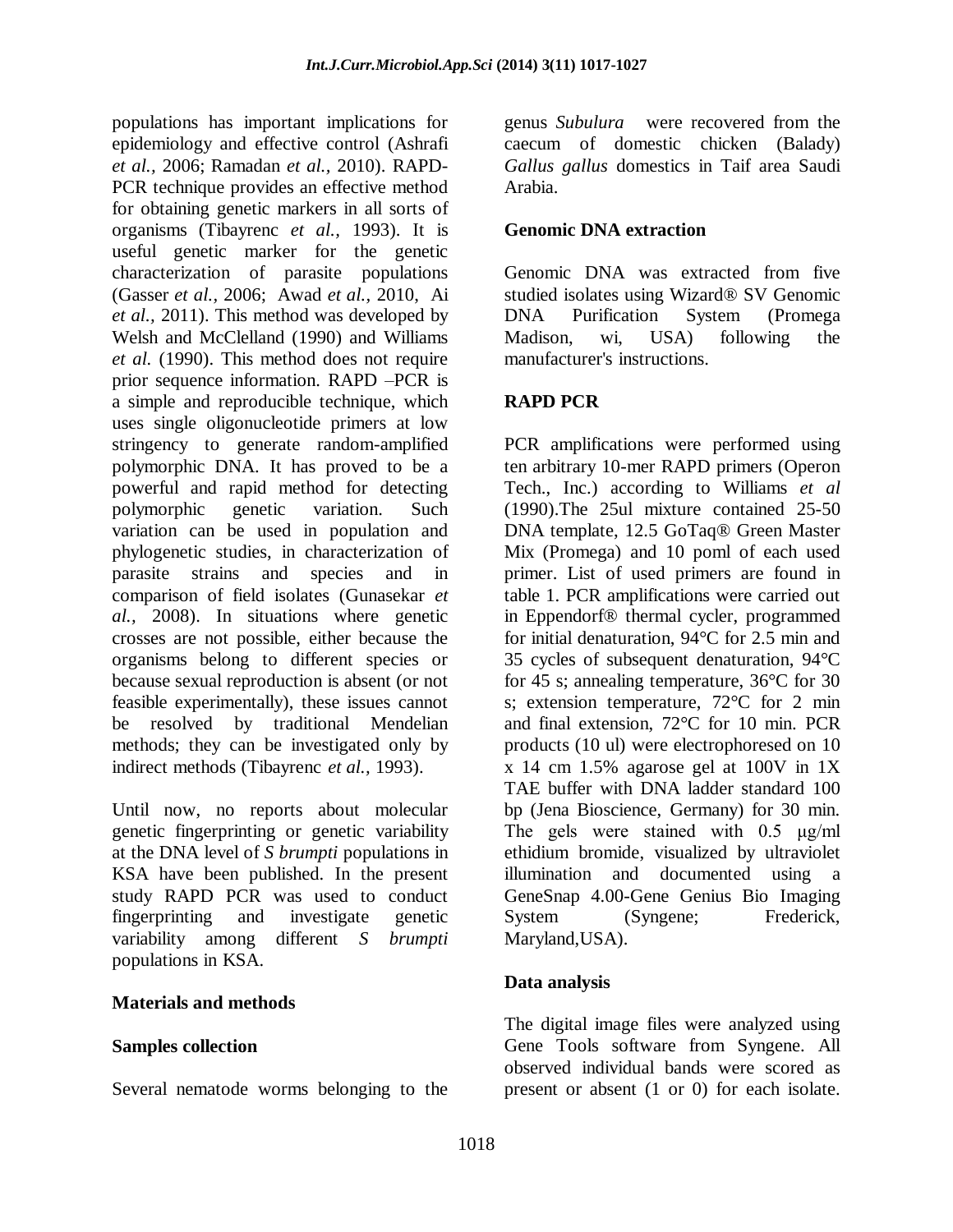Similarity coefficient (S) was calculated according to Nei and Li (1979).

### **Results and Discussion**

Vicent, et al (2000) reported that species of the genus *Subulura Molin*, 1860, are commonly known to parasites birds and mammals. However they described *Subulura lacertilia* from a reptilian host. In Saudi Arabia, *Subulura suctoria* has been previously described from guinea fowl in Sarawat Mountain at Taif by Abou Znada (1993). Dehlawi (2007) reported the presence of three species of nematodes from the intestine of Balady chicken *Gallus Gallus* domestics from Jeddah namely, *Subulura brumpti, Ascaridia galli* and *Capillaria caudinflata*. Ashour & Banaja (2013) reported the presence of *Subulura brumpti* from birds in Taif. Ashour and Al-Gody (2013) using scanning electron microscopy described morphological topography of *Subulura brumpti*.

The present is the DNA analysis and the first description of this nematode from Saudi Arabia using RAPD-PCR technique, aiming to characterize this nematode. Studies on genetic variability within and between populations of *Subulura sp.* have important implications for epidemiology, control and diagnosis of *Subulura sp.* In this study, ten RAPD 10- mer primers were used and all of them were successfully reacted and generated PCR products with all isolates and provided distinct patterns of amplified genomic DNA.

Several studies have been conducted to characterize different parasites at molecular level using RAPD –PCR assay and reported several advantages of this technique on respect of parasites genetic characterization and population structure (Shalaby *et al.,* 2011; [Farooq](http://www.ncbi.nlm.nih.gov/pubmed/?term=Farooq%20U%5Bauth%5D) *et al.,* 2012; Taha 2012; Sahoo *et al.*, 2013).

The used primers have 346 produced bands among 135 amplified bands (Table 1). Out of which 108 bands were polymorphic bands (80%) and 27 were monomorphic bands (20%) (Table2). The highly % of polymorphism is indication of intragenotype variability within studied *Subulura brumpti*  isolates. Such intraspecific variation within *Fasciola hepatica* was investigated by RAPD-PCR (Rokni *et al.*, 2010; Shahbazi *et al.*, 2011).

The ten primers produced multiple band profiles with a number of amplified DNA fragments ranging from one to 11 (Table 1). The size and number of amplified fragments were also varied with different primers. The size of amplified fragments ranged from approximately 200 bp to 3000 bp as shown in Figure (1). The maximum number (54 fragments) was amplified with primer (OP-A3). The minimum number (11 fragments) was amplified with primer (OP-A7) (Table1). This differences in size and number of amplified bands produced by used primers and studied isolates reflects the random pattern of amplification and indication of genetic heterogeneity among studied isolates (Eltoum *et al.*, 2003). Moreover it could be a result of nucleotide changes at the primer annealing site or due to addition or deletion between two priming sites (Sharma *et al.*, 2001).

As regards genetic relationships, data presented in (Table 3) showed that, the highest genetic similarity was between 220 and 221isolates (91%), while the genetic similarity between 22S and 218 isolates was the lowest one (78.7%). The genetic relationships amongst the six *Subulura brumpti* isolates are shown in Figure. 2. The six isolates were grouped into two clusters according to the genetic duistance between them. The first cluster was consisted of 4 isolates (219S, 220, 221, SB).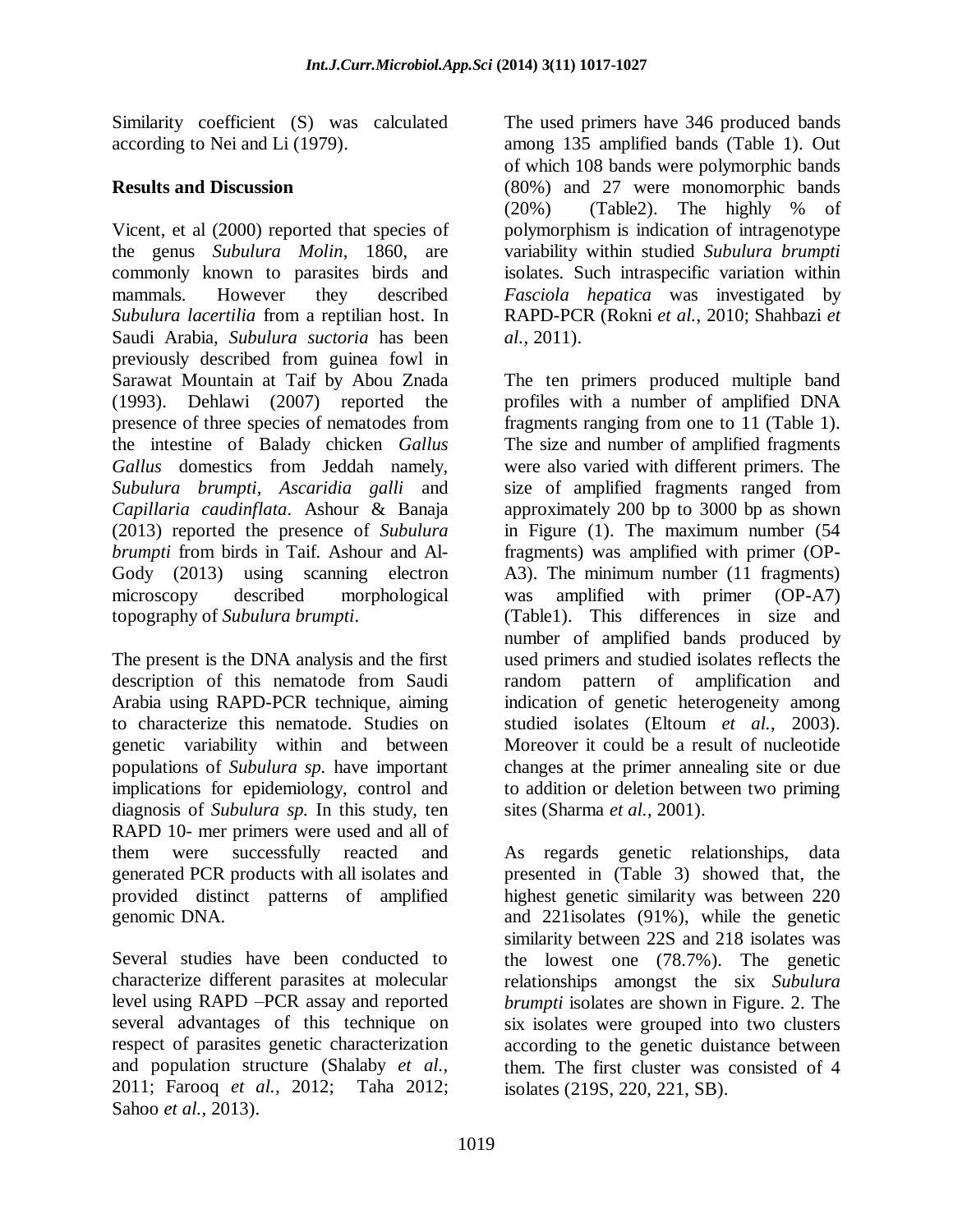| Primer       | <b>Prime sequence</b> | <b>Isolates</b> |                |                |               |             | <b>Total</b>   | <b>Amplified bands</b> |                   |
|--------------|-----------------------|-----------------|----------------|----------------|---------------|-------------|----------------|------------------------|-------------------|
| code         |                       | 219             | 220            | 221            | 218           | <b>222S</b> | <b>SB</b>      | <b>bands</b>           |                   |
|              |                       | S               |                |                |               |             |                |                        |                   |
| $OP-A1$      | <b>CAGGCCCTTC</b>     | 7               | 6              | 8              | $\mathbf{7}$  | 9           |                | 38                     | 18 (350-2100 bp)  |
| $OP-A2$      | <b>TGCCGAGCTG</b>     | 7               | 5              | 5              | 8             | 8           | 9              | 42                     | $20(200-1400 bp)$ |
| $Op-A3$      | <b>AGTCAGCCAC</b>     | 11              | 3              | 6              | 11            | 13          | 10             | 54                     | 19 (200-1400 bp)  |
| $OP-AA$      | <b>AATCGGGCTG</b>     | 3               | 4              | 3              | 3             | 8           | 5              | 26                     | $12(280-1500 bp)$ |
| $OP-A7$      | <b>GAAACGGGTG</b>     | 3               | $\overline{2}$ | $\overline{2}$ | 2             | $\Omega$    | $\overline{2}$ | 11                     | $3(600-1400 bp)$  |
| $OP-AS$      | <b>GTGACGTAGG</b>     | 5               | 5              | 5              | 4             | 5           | 6              | 30                     | 8 (400-3000 bp)   |
| $OP-A9$      | <b>GGGTAACGCC</b>     | $\overline{4}$  | 5              | 5              | $\mathcal{I}$ | 4           | $\overline{4}$ | 29                     | $10(280-1850$ bp) |
| $OP-B1$      | <b>GTTTCGCTCC</b>     | 6               | 8              | 8              | 10            | 8           | 8              | 48                     | $12(350-1850 bp)$ |
| $OP-B2$      | <b>TGATCCCTGG</b>     |                 | 7              |                | 3             | 12          | 10             | 34                     | $17(300-2500 bp)$ |
| $OP-B5$      | <b>TGCGCCCTTC</b>     | 6               |                | 8              | 8             | 4           | 7              | 34                     | $16(350-3000 bp)$ |
| <b>Total</b> |                       | 53              | 46             | 51             | 63            | 71          | 62             | 346                    | 135               |

**Table.1** List of used primers, their nucleotide sequences, total number of bands

**Table.2** Monomorphic and polymorphic bands produced by ten primers

| <b>Primer</b> | Amplified    | Monomorphic  | <b>Homogeneity</b> | Polymorphic    | Heterogeneity % |
|---------------|--------------|--------------|--------------------|----------------|-----------------|
| code          | <b>bands</b> | <b>bands</b> | $\%$               | <b>bands</b>   |                 |
| $OP-A1$       | 18           |              | 5.55               | 17             | 94.44           |
| $OP-A2$       | 20           | 2            | 10                 | 18             | 90              |
| $Op-A3$       | 19           | 3            | 15.78              | 16             | 84.2            |
| $OP-A4$       | 12           |              | 8.33               | 11             | 91.66           |
| $OP-A7$       | 3            |              | 33.33              | 2              | 66.66           |
| $OP-AS$       | 8            | 5            | 62.5               | 3              | 37.5            |
| $OP-A9$       | 10           | 3            | 30                 | 7              | 70              |
| $OP-B1$       | 12           | 8            | 66.66              | $\overline{4}$ | 33.33           |
| $OP-B2$       | 17           |              | 5.8                | 16             | 94.11           |
| $OP-B5$       | 16           | 2            | 12.5               | 14             | 87.5            |
| <b>Total</b>  | 135          | 27           |                    | 108            |                 |

**Table.3** Similarity coefficient values among the six studied Subulura Sp. Isolates

|     | <b>219S</b> | 220   | 221   | 218   | <b>22S</b> | Sb    |
|-----|-------------|-------|-------|-------|------------|-------|
| 221 |             |       |       |       |            |       |
| 220 | 0.863       | 1.000 |       |       |            |       |
| 221 | 0.850       | 0.908 | 1.000 |       |            |       |
| 218 | 0.803       | 0.803 | 0.789 | 1.000 |            |       |
| 22S | 0.826       | 0.853 | 0.866 | 0.787 | 1.000      |       |
| Sb  | 0.863       | 0.842 | 0.876 | 0.792 | 0.853      | 1.000 |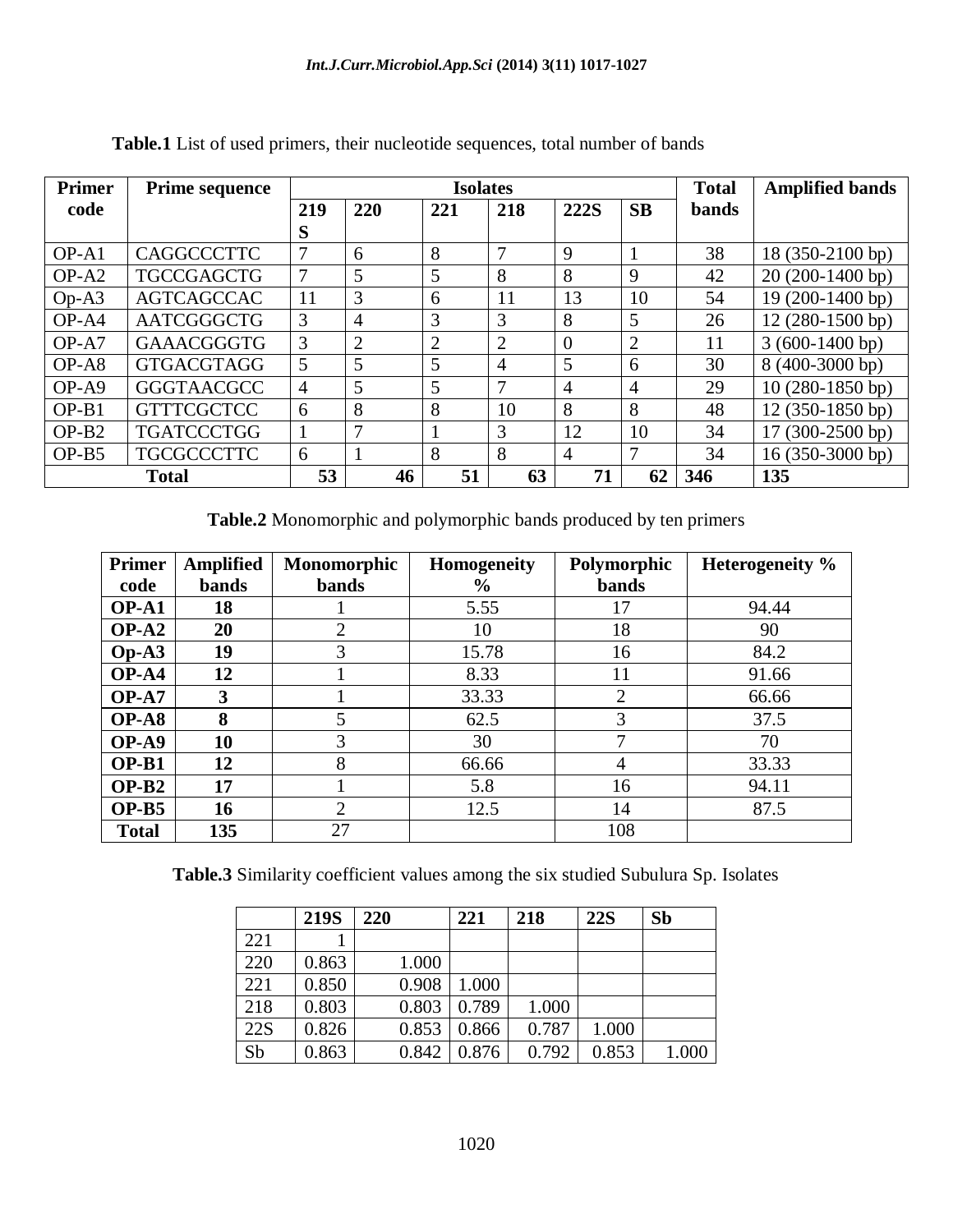| <b>Primer</b> | <b>219S</b>    | 220              | 221            | 218                | 222S           | SB             | <b>Total</b>   |
|---------------|----------------|------------------|----------------|--------------------|----------------|----------------|----------------|
| code          |                |                  |                |                    |                |                |                |
| $OP-A1$       | 3 (900,        | $\overline{0}$   | 1(1400)        | 3 (400, 1200,      | 2(350, 500)    | $\theta$       | 9              |
|               | 1250, 2100)    |                  |                | 1500)              |                |                |                |
| $OP-A2$       | 0              | 1(280)           | $\overline{0}$ | 3(450, 600, 1000)  | 1(500)         | 2(1100, 1400)  | $\overline{7}$ |
| $Op-A3$       | $\Omega$       | 0                | $\Omega$       | 0                  | 4(700, 720,    | 1(500)         | 5              |
|               |                |                  |                |                    | 750, 800,      |                |                |
|               |                |                  |                |                    | 2000)          |                |                |
| $OP-A4$       | 1(700)         | $\overline{0}$   | $\overline{0}$ | 1(600)             | 3(300, 500,    | $\theta$       | 5              |
|               |                |                  |                |                    | 700)           |                |                |
| $OP-A7$       | $\overline{0}$ | $\overline{0}$   | $\theta$       | $\overline{0}$     | $\overline{0}$ | $\Omega$       | $\overline{0}$ |
| $OP-AS$       | $\overline{0}$ | $\overline{0}$   | $\overline{0}$ | $\overline{0}$     | 1(350)         | 2(800, 1100)   | 3              |
| $OP-A9$       | $\overline{0}$ | $\overline{0}$   | 1(1250)        | 4(1100, 1500,      | $\Omega$       | $\Omega$       | 5              |
|               |                |                  |                | 1750, 1850)        |                |                |                |
| $OP-B1$       | 2(600, 900)    | $\boldsymbol{0}$ | $\overline{0}$ | 4(950, 1000, 1600, | $\theta$       | $\overline{0}$ | 6              |
|               |                |                  |                | 1850)              |                |                |                |
| $OP-B2$       | 1(2000)        | 3(650,           | 2(1400,        | 2(1100, 1200)      | 2(4000, 4500)  | 1(280)         | 11             |
|               |                | 750,             | 2500)          |                    |                |                |                |
|               |                | <b>3000</b> )    |                |                    |                |                |                |
| $OP-B5$       | $\overline{0}$ | $\overline{0}$   | 1(1300)        | 7(600, 700, 720,   | $\overline{0}$ | $\overline{0}$ | 8              |
|               |                |                  |                | 900, 1500, 2100,   |                |                |                |
|               |                |                  |                | 3000)              |                |                |                |
| <b>Total</b>  | 7              | 4                | 5              | 24                 | 13             | 6              | 59             |

|  |  |  | <b>Table.4</b> Specific markers for each isolate across RAPD-PCR analysis |  |
|--|--|--|---------------------------------------------------------------------------|--|
|--|--|--|---------------------------------------------------------------------------|--|



**Figure 1.** DNA banding pattern revealed from different RAPD primers with 6 Subulura sp. Isolates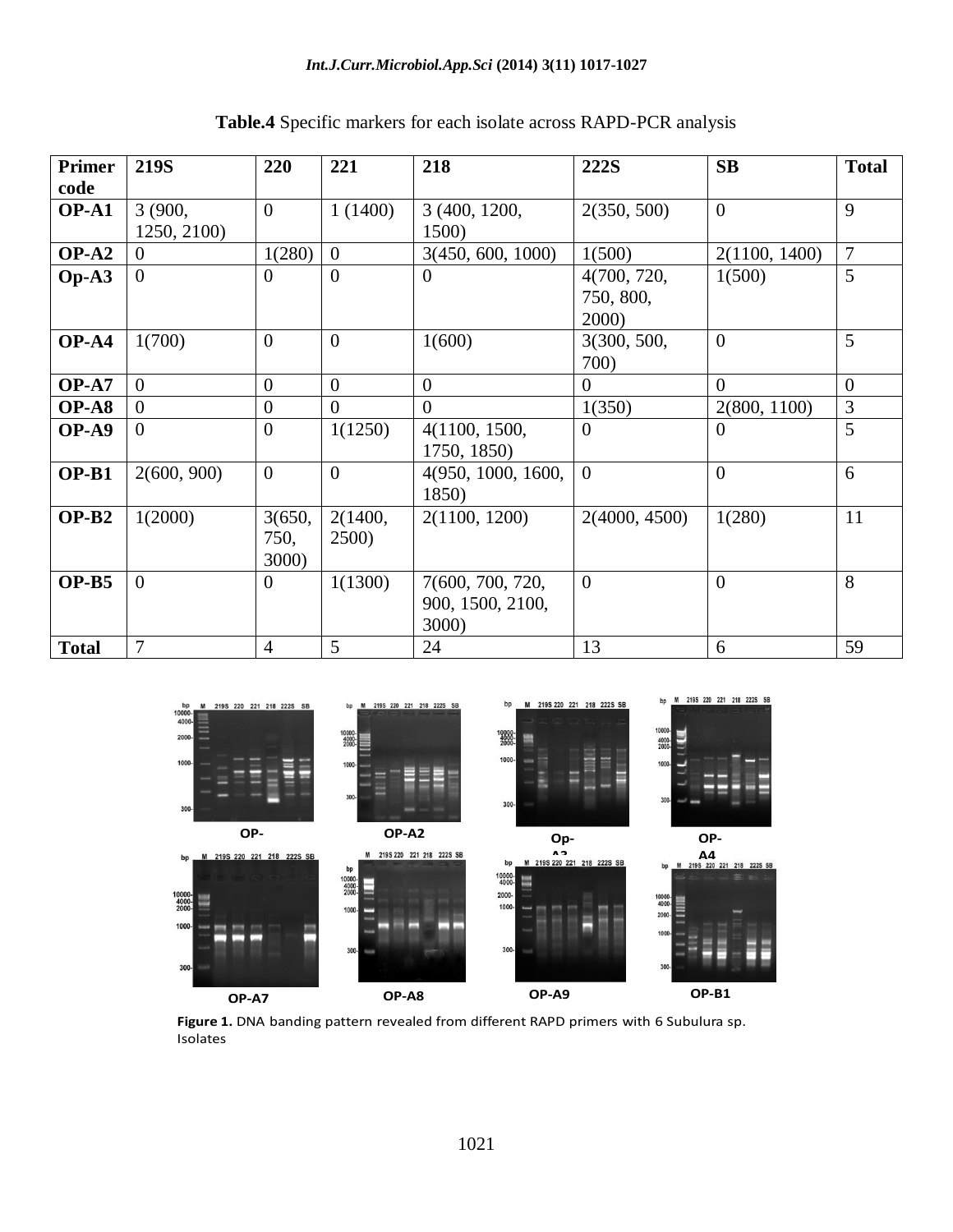

Figure2. Dendrogram demonstrating relationship between the studies 6 Subulura isolates: P1: 219S; P2: 220; P3: 221; P4: 218; P5: 222S; P6: SB.

The second cluster consisted of 2 isolates (218 and 222S). These results might be due to presence of different *Subulura brumpti* genotypes in Saudi Arabia.

Table 4 shows the specific markers obtained across RAPD-PCR analysis. Primers OP-A1 and OP-B2 generated the highest number of specific markers (9 and 11 marker) respectively. In contrast, OP-A7 primer did not produce any specific marker. On the other hand 218 and 222S isolates were the highest specific marker producers (24 and 13 specific marker) respectively. Fifty nine different specific RAPD markers were obtained across RAPD banding pattern amongst the six *Subulura brumpti*  populations studied. The markers used in the present investigation therefore proved to be quite powerful in distinguishing these different *Subulura brumpti* isolates. The highest number of RAPD markers was generated using two primers (OP-A1 and OP-B2), which could be used for early detection and molecular diagnosis of *Subulura brumpti* infestation in agricultural

quarantine situations. Several RAPD markers have been deduced and utilized to characterize and diagnose different parasites (Awad *et al.*, 2010; Taha 2012; Sahoo *et al.*, 2013).

In Conclusion, RAPD-PCR is a powerful technique to characterize and assessment of genetic variability in *S brumpti*. The RAPD markers obtained in the present study might have applications for agriculture quarantine purposes as well as directly benefiting the poultry industry in KSA. Detailed investigations at the DNA sequence level will, however, be needed to obtain the complete and accurate population structure of *Subulura brumpti* in KSA.

#### **References**

Abu-Zineda, N. Y. (1993). First records and Prevalence of the caecal Nematods, Heterak gallinarum Subulura suctoria, from the Guinea fowl, Numedia meliagris in Saudi Arabia. *J.King Saud univ. Agri. Sci*. 5 (1):59-65.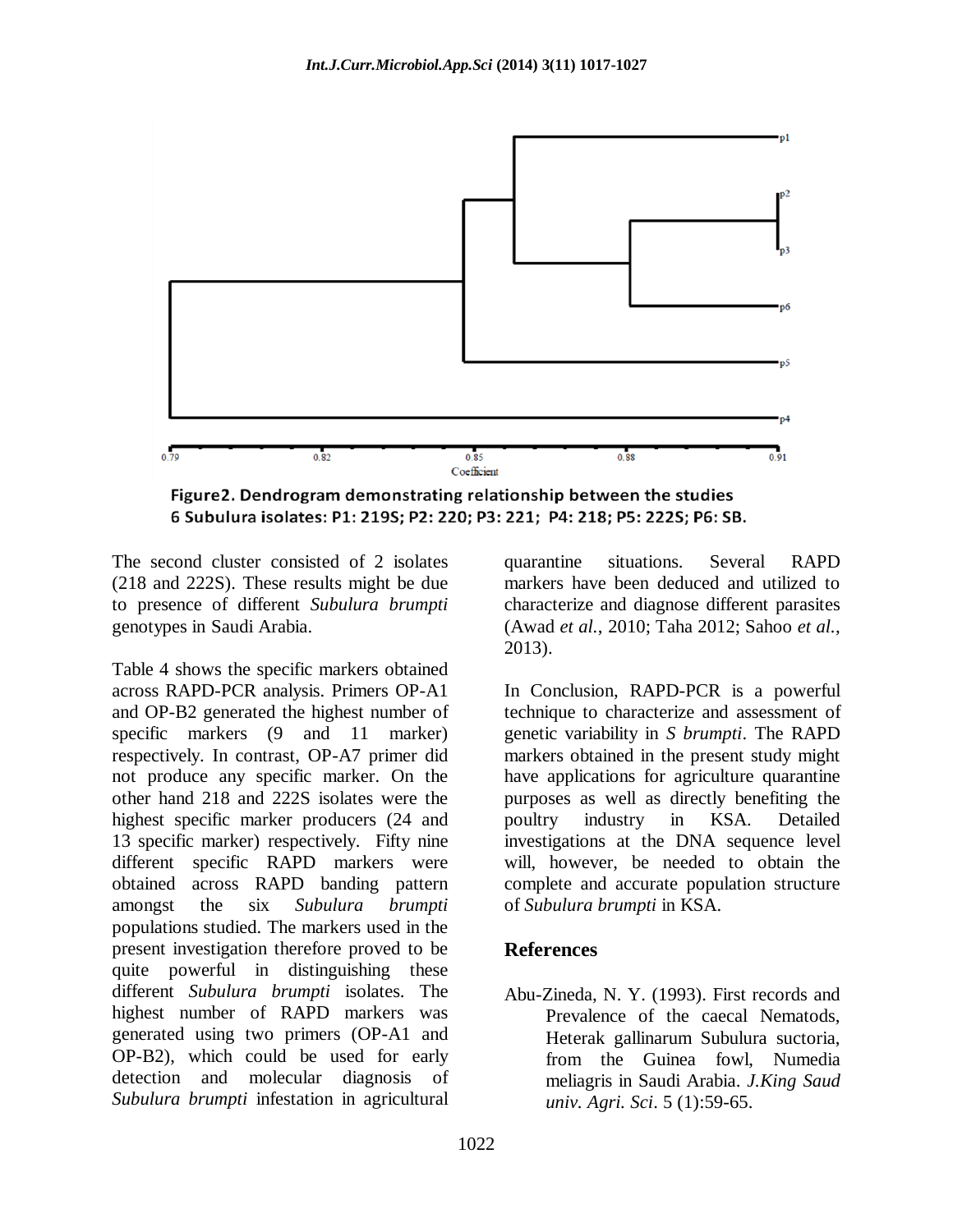- Ai, L., Chen, M., Alasaad, S. M., Elsheikha, H. , Li, J., Li, H., Lin, R., Zou, F., Zhu, X. & Chen, J. (2011).Genetic characterization, species differentiation and detection of Fasciola spp. by molecular approaches. *Parasites & Vectors* 4:101-107.
- Ashour, A. & Al gody, H.M. (2013). Scanning Electron Microscopy of Subulura Brumpti from domestic chicken Gallus Gallus domesticus from Taif , Saudi Arabia . *[J Egypt Soc](http://www.ncbi.nlm.nih.gov/pubmed/23697032)  [Parasitol.](http://www.ncbi.nlm.nih.gov/pubmed/23697032)* 43(1):269-74.
- Ashrafi, K., Valero, M., Panova, M., Periago, M., Massoud, J. & Mas-Coma, S. (2006). Phenotypic analysis of adults of Fasciola hepatica, Fasciola gigantic and intermediate forms from the endemic region of Gilan, Iran. *Parasitol Int.* 55:249-60.
- Awad, N., Allam, S., Rizk, M., Hassan, M. & Zaki, A. (2010). Fingerprinting and assessment of genetic variability of Varroa destructor in Egypt. *Journal of Apicultural Research* 49(3): 251-256.
- Dehlawi, M. (2007). The Occurrence of Nematodes in the Intestine of Local (Baladi) Chicken (Gallus gallus domesticus) in Jeddah Province – Saudi Arabia. *Scientific Journal of King Faisal University. Basic and Applied Sciences.* 8: 2, 61-71.
- Eltoum, K., Aradaib & I., Elsanousi, S. (2003). PCR based randomely amplified polymorphic DNA (RAPD) fingerprinting for detection of genetic diversity among Sudanese isolates of Haemophilus somnus. *Veterinarski Arhiv.* 73(6) 315-321.
- [Farooq,](http://www.ncbi.nlm.nih.gov/pubmed/?term=Farooq%20U%5Bauth%5D) U., [Dubey,](http://www.ncbi.nlm.nih.gov/pubmed/?term=Dubey%20M%5Bauth%5D) M. L., [Shrivastava,](http://www.ncbi.nlm.nih.gov/pubmed/?term=Shrivastava%20S%5Bauth%5D) S. K. & [Mahajan,](http://www.ncbi.nlm.nih.gov/pubmed/?term=Mahajan%20R%5Bauth%5D) R.C. (2012). Genetic polymorphism in Plasmodium falciparum: Differentiation of parasite isolates of high & low virulence by RAPD. *Indian J Med Res.* 136(2): 292–295.
- Gasser, R.B. (2006) Molecular toolsadvances, opportunities and prospects. *Vet Parasitol*. 136:69-89.
- Gunasekar, K.R., Tewari, A.K., Sreekumar, .C, Gupta, S.C. & Rao, J.R. (2008). Elucidation of genetic variability among different isolates of Fasciola gigantica (giant liver fluke) using random-amplified polymorphic DNA polymerase chain reaction. *Parasitol Res.* 103(5):1075-81.
- Nei, M. & Li, W. (1979). Mathematical model for studying genetic variation in terms of restriction endonucleases. *[Proc Natl Acad Sci U S A](http://www.ncbi.nlm.nih.gov/pubmed/291943)*. 76(10):5269-73.
- Puttalakshmamma, G.C. , Ananda, K. J., Prathiush, P. R. Mamatha, G. S. & Suguna, R. (2008). Prevalence of Gastrointestinal parasites of Poultry in and around Banglore. *Veterinary World* 1(7): 201-202.
- Ramadan, N. , Saber, L., Abd El Latif, M., Abdalla, N. & Ragab, H. (2010). Molecular Genetic Approach by using the RAPD-PCR Technique for Detection of Genetic Variability in Non- Human Isolates of Fasciola. *Journal of American Science* 3(11): 52-60.
- Rokni, M., Mirhendi, H., Behnia, M., Harandi, M. & Jalalizand, N. (2010). Molecular Characterization of Fasciola hepatica Isolates by RAPD-PCR and Ribosomal ITS1 Sequencing. *Iranian Red Crescent Medical Journal* 12(1):27-32.
- Sahoo, P., Mohanty, J., Garnayak, S., Mohanty, B., Kar, B., Jena, J. & Prasanth, H. (2013). Genetic diversity and species identification of Argulus parasites collected from major aquaculture regions of India using RAPD-PCR. *Aquaculture Research* 44, 220–230.

Shahbazi, A., Akbarimoghaddam, M. , Izadi,